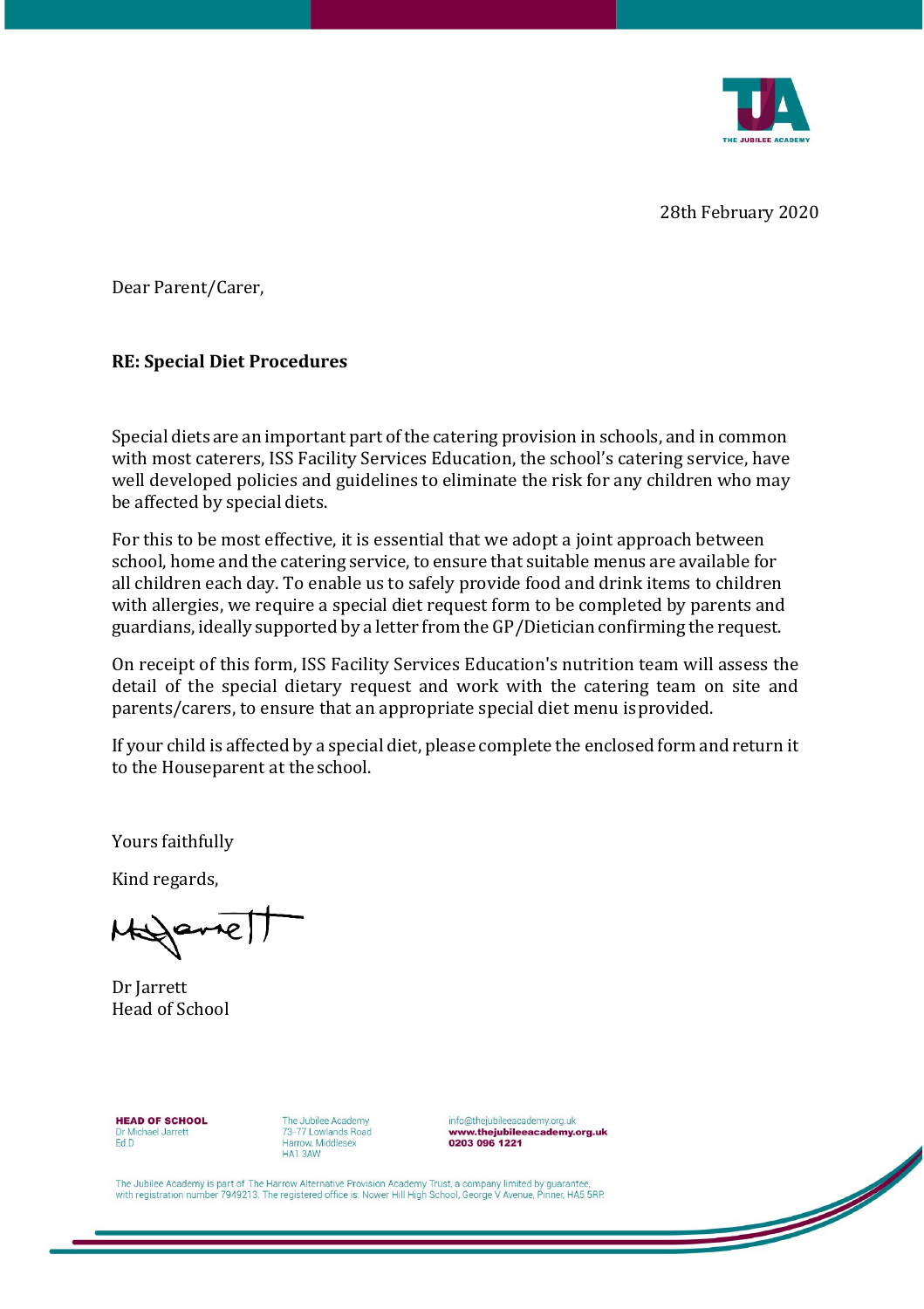## **Special Diet Request Form**

| If your child's diet is very restricted please assist us in developing the most appropriate<br>menu by providing further information below. |
|---------------------------------------------------------------------------------------------------------------------------------------------|
| Food preferences:                                                                                                                           |
|                                                                                                                                             |
| Food dislikes:                                                                                                                              |
|                                                                                                                                             |
| <b>Additional comments:</b>                                                                                                                 |
| Has your child ever experienced an anaphylactic shock? Yes □ No □                                                                           |
| Does your child require/hold an Epipen? Yes □ No □                                                                                          |
| Other:                                                                                                                                      |
|                                                                                                                                             |
|                                                                                                                                             |
|                                                                                                                                             |
|                                                                                                                                             |
|                                                                                                                                             |
|                                                                                                                                             |

## **PLEASE ENSURE A LETTER FROM YOUR CHILD'S DIETICIAN/GP IS ENCLOSED.**